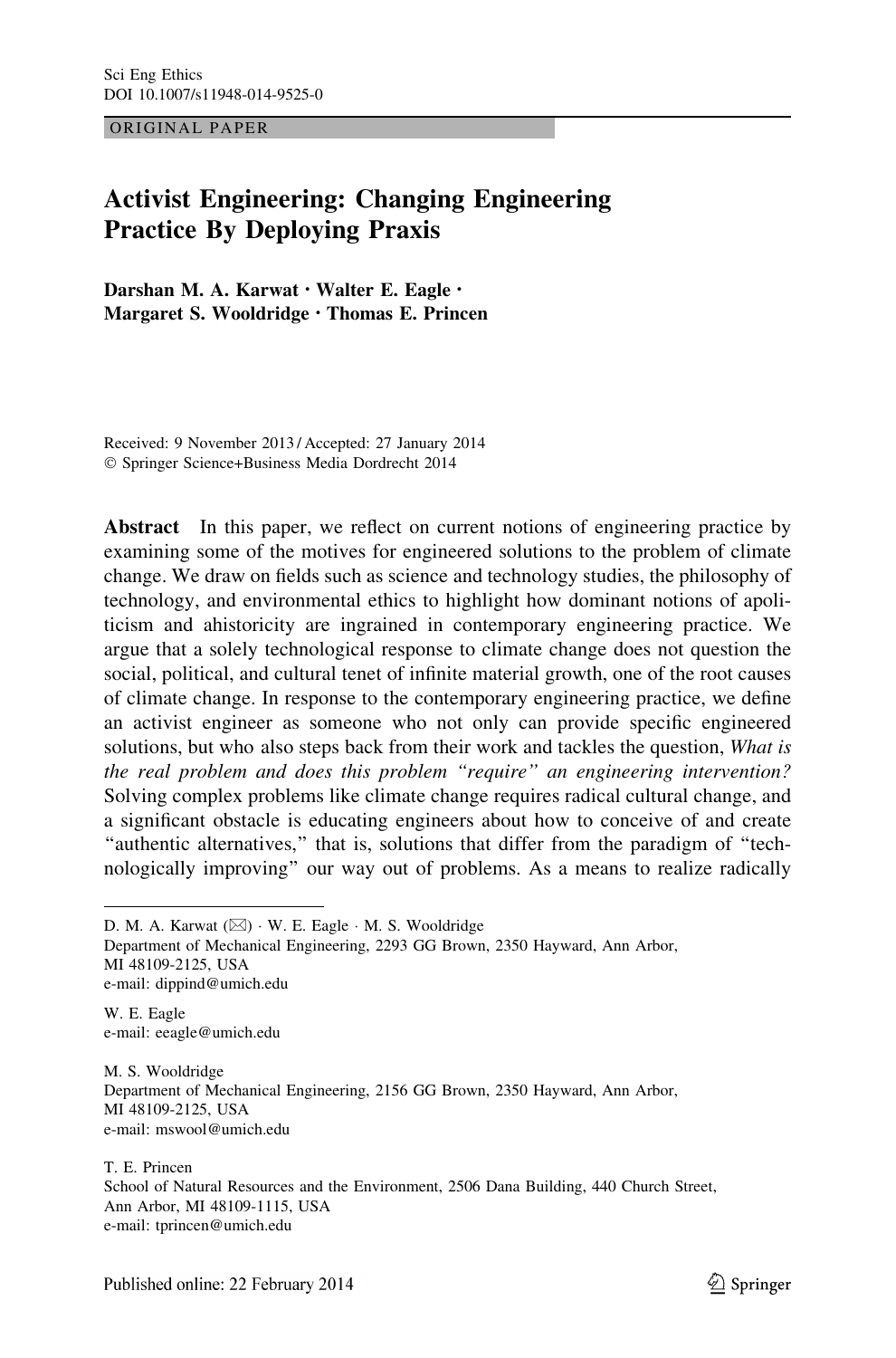new solutions, we investigate how engineers might (re)deploy the concept of *praxis*, which raises awareness in engineers of the inherent politics of technological design. Praxis empowers engineers with a more comprehensive understanding of problems, and thus transforms technologies, when appropriate, into more socially just and ecologically sensitive interventions. Most importantly, praxis also raises a radical alternative rarely considered—not "engineering a solution." Activist engineering offers a contrasting method to contemporary engineering practice and leads toward social justice and ecological protection through problem solving by asking not, How will we technologize our way out of the problems we face? but instead, What really needs to be done?

Keywords Activism · Activist engineer · Climate change · Praxis · Ethics · Paradigm · Social justice · Ecological soundness · Sustainability · Responsibility

## Introduction

Contemporary engineers frame climate change as a ''carbon problem'' requiring a technological solution (Karwat [2012\)](#page-12-0). In this paper, we investigate this attitude toward climate change by highlighting the absence of historical and political discourse in engineering education, with a desire to explore how we as educators, practitioners and activists might change this engineering "paradigm" (Kuhn [1962](#page-12-0) [1996]). We focus on how engineers frame and solve problems, and in particular on the challenges involved in proposing authentically alternative and radical solutions to climate change. We do this by presenting a brief analysis of interviews of contemporary engineers working on technological responses to climate change, and then by interpreting aspects of the current engineering education and practice paradigm that have led to the tendency to technologize our way out of the problems we face. This discussion leads us to propose a new broad engineering education and practice framework, grounded in the concept of praxis, to produce activist engineers.

We propose that activist engineers be trained holistically and be equipped with tools and ethics to evaluate problems socially and ecologically, thereby moving engineering beyond being a profession solely focused on technological development. Activist engineering requires engineers to seek out non-technical knowledge from communities and places where socioecological problems exist and requires that engineers be trained to understand and use such knowledge competently. Praxis redefines engineering responsibility, education, and problem definition. To make things more concrete, we explore how an activist engineer might address climate change: for example, activist engineers can promote localized alternative energy solutions that incorporate community values; they can try to obviate the need for the risks of geoengineering; or they can change the metrics to evaluate the efficacy of engineering work from profit and material growth to community resiliency and selfsufficiency. By challenging the current engineering paradigm through praxis, the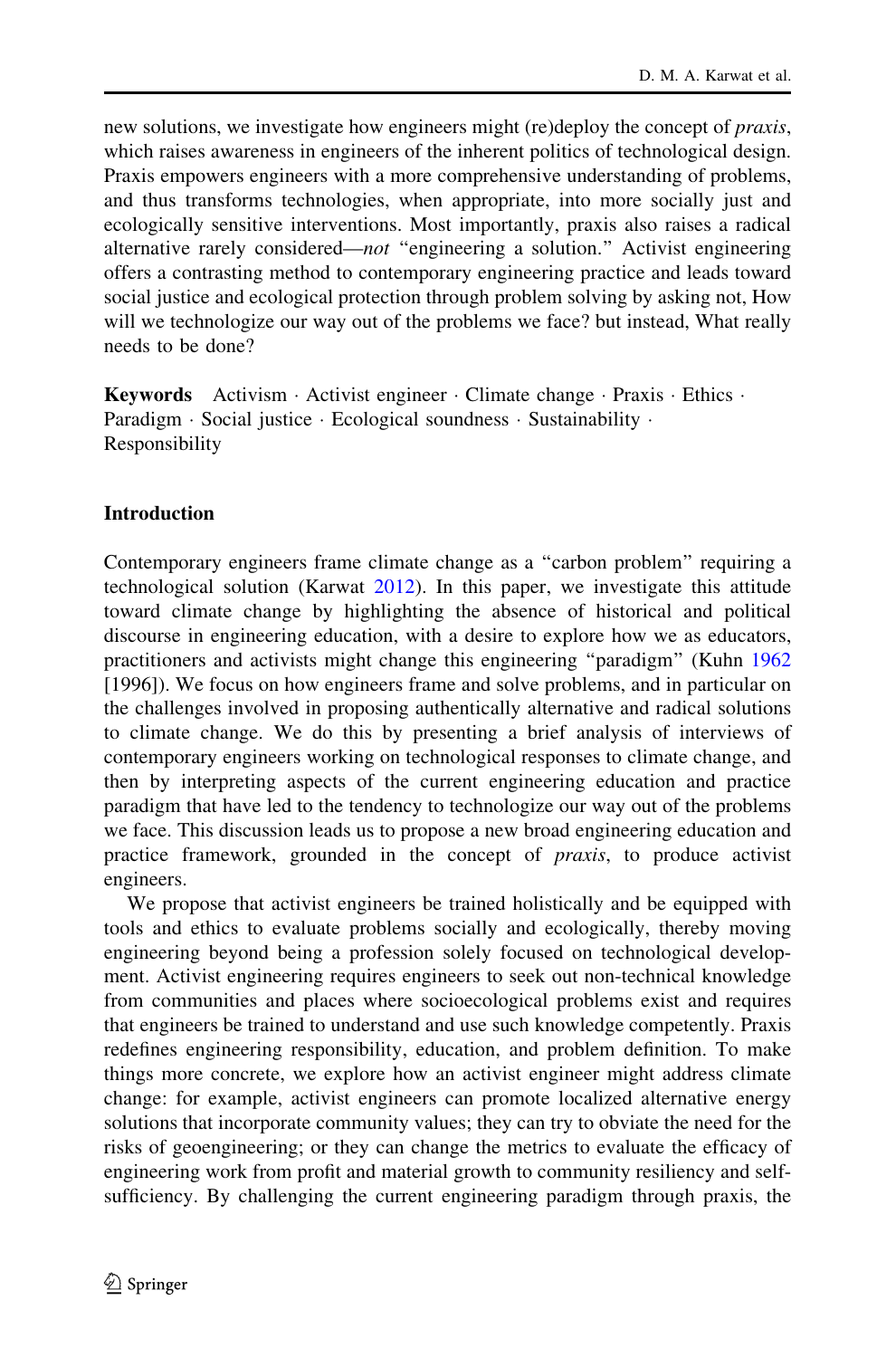activist engineer can radically transform the engineering profession to align engineering interests with social justice and ecological stewardship.

## Contemporary Engineers on Ecological Problems and Climate Change

Climate change, which is likely to show significant and increasing effects over the coming century and beyond (Beck [1992;](#page-11-0) Princen [2012](#page-12-0); Nixon [2011\)](#page-12-0), represents a fundamentally new kind of problem to societies, and to engineers in particular. Dealing with climate change demands a new spirit of socio-technical interaction (Jonas [1984](#page-12-0)). How might it be addressed—or ''solved''—according to contemporary engineers? The following quotes are responses to this question taken from interviews that one of the authors of this paper conducted with practicing engineers at the third Sustainable Alternative Fuels in Aviation Workshop organized by the International Civil Aviation Organisation (Karwat [2012](#page-12-0)):

I have always believed people are smart enough to do what they want. As soon as we figure out that we have a problem, we usually can muster up the resources to solve it. [Technologically] is the only way you are going to solve [climate change], I think.

CEO of a genetic engineering company that makes biofuels

Technology can't solve climate change because we don't have the political will to get started. If we do, when we do, the technology will be there...We are not bringing technology to bear on the problem today…Other than an unwillingness to apply technology, it is not clear to me that there are [ecological problems that technology cannot solve].

Aviation and environmental consultant, and winner of the 2007 Nobel Peace Prize as part of the Intergovernmental Panel on Climate Change

These quotes show how many engineers view and frame problems of climate change and sustainability as technological deficiencies, in line with the thinking of René Descartes and Francis Bacon, two Enlightenment philosophers, who believed we must constantly move away from an imperfect past through technological development (Davison  $2001$ ).<sup>1</sup> According to the current engineering paradigm, the imperfect past and the current reality is that carbon dioxide emissions are causing climate change. Solutions to climate change thus take the shape of technologies that absorb carbon dioxide or do not emit carbon dioxide—for example, biofuels made from corn; mountaintop removal for coal coupled with carbon capture and

<sup>&</sup>lt;sup>1</sup> Davison [\(2001](#page-11-0), p. 69) writes, "In the world Descartes and Bacon saw, external limitations are overcome, and thereby progress attained, to the extent that rational knowledge about natural machinery takes over from the inefficient meandering of evolution. A lack of rational development in existing social practices, a lack of material advance, i.e. a lack of progress, appeared as backwardness, idleness, moral decay. Yet, notions of progress and stability do not stand over and against each other so much as they inform and shape each other. The Enlightenment idea of stability was derived instrumentally from the antecedent metaphysical conviction that the purpose of social life was to develop the raw stuff of existence into a rational form, a Paradise on Earth.''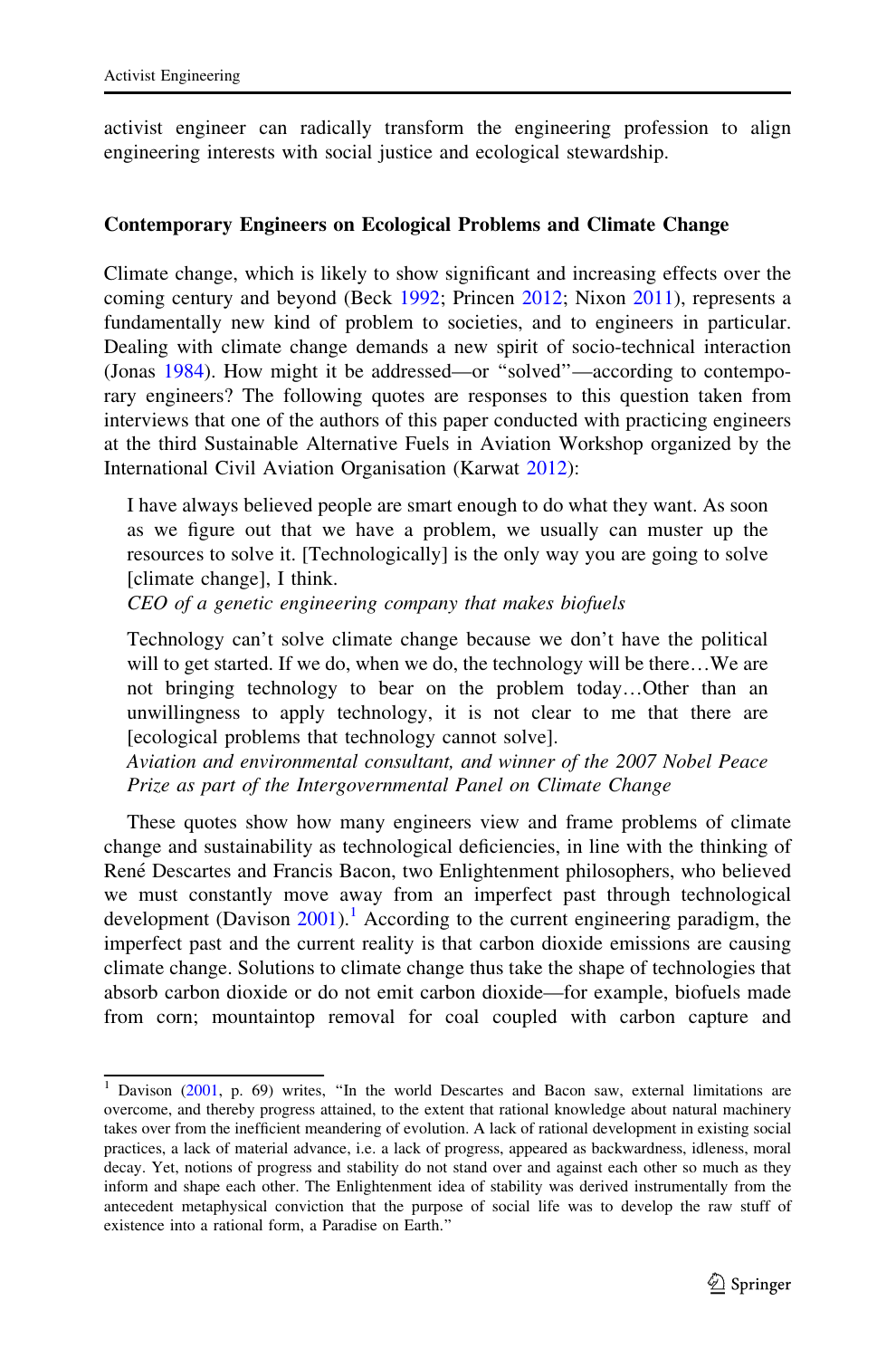sequestration; seeding the oceans with iron to create algal blooms that will absorb carbon dioxide, and so on.

It thus seems, significantly, that engineered responses do not address the problem of climate change as originating from the expansion and use of technologies, but rather as a detrimental byproduct of the use of particular technologies—a deficiency that can be corrected through newer technologies. We argue, however, that the adoption of more advanced technologies, unless accompanied by requisite social changes, is just another turn of the old technological crank. These technologies, like the ones before, have ecological costs and continue to create an illusion of infinite material growth and consumption into the future while providing a placebo of action in response to climate change. We now briefly examine how this problem solving ethic has evolved.

### The Current Engineering Paradigm

Engineers constantly make political and value claims by virtue of the work they do (see, for example, Noble [1977](#page-12-0); Hecht [1998](#page-12-0) [2009]). As technology developers, engineers are essential in supporting the paradigm of infinite growth through increasing resource utilization (for example, by improving efficiency and reducing process waste). In the previous section we argued that engineers see their role as helping society by constantly providing technology to solve problems. However, it is also true that our current political, economic and social structures *depend* on continued technological development. Consequently, engineering is not politically or value neutral as engineers and non-engineers may believe. Thus, engineers must be active and responsible participants in framing the issues they work on, not only from a technological perspective, but also from a political and value-based perspective.

Engineers play a pivotal role in affecting the outcomes and impacts of technologies, and they continue to be educated in ways that perpetuate the interests of materialism, of consumerism, of abundance-from-scarcity, of distributed costs and highly individualized benefits, and of violence (Riley  $2008$ ).<sup>2</sup> Engineering outcomes can also morph socioecologically unjust or degrading outcomes into results that have the air of positivity: as we continue to produce greenhouse gases, the economy, as popularly measured through gross domestic product, continues to grow positively. Contemporary engineers typically operate in top-down organizational hierarchies

<sup>&</sup>lt;sup>2</sup> For example, in 1987, the World Commission on Environment and Development noted that more than half a million of the world's scientists worked on weapons research that accounted for 50 % of all research and development expenditures (World Commission on Environment and Development [1987\)](#page-12-0). Also, as boasted by an executive vice president of Lockheed Martin in 2005, ''We are the largest single supplier to the U.S. Department of Defense and the largest provider of information technology services to the federal government. We also happen to be one of the nation's largest employers of engineers and scientists, with about 50,000 of our 130,000 employees around the world holding some sort of technical degree or credential. To sustain this critical mass of talent, we will hire approximately 9,000 engineers this year, including 3,700 new graduates. In fact, in any given year, Lockheed Martin hires about one of every 20 engineering baccalaureates in the United States—four to five percent of the entire nation's undergraduate output'' (Riley [2008](#page-12-0)).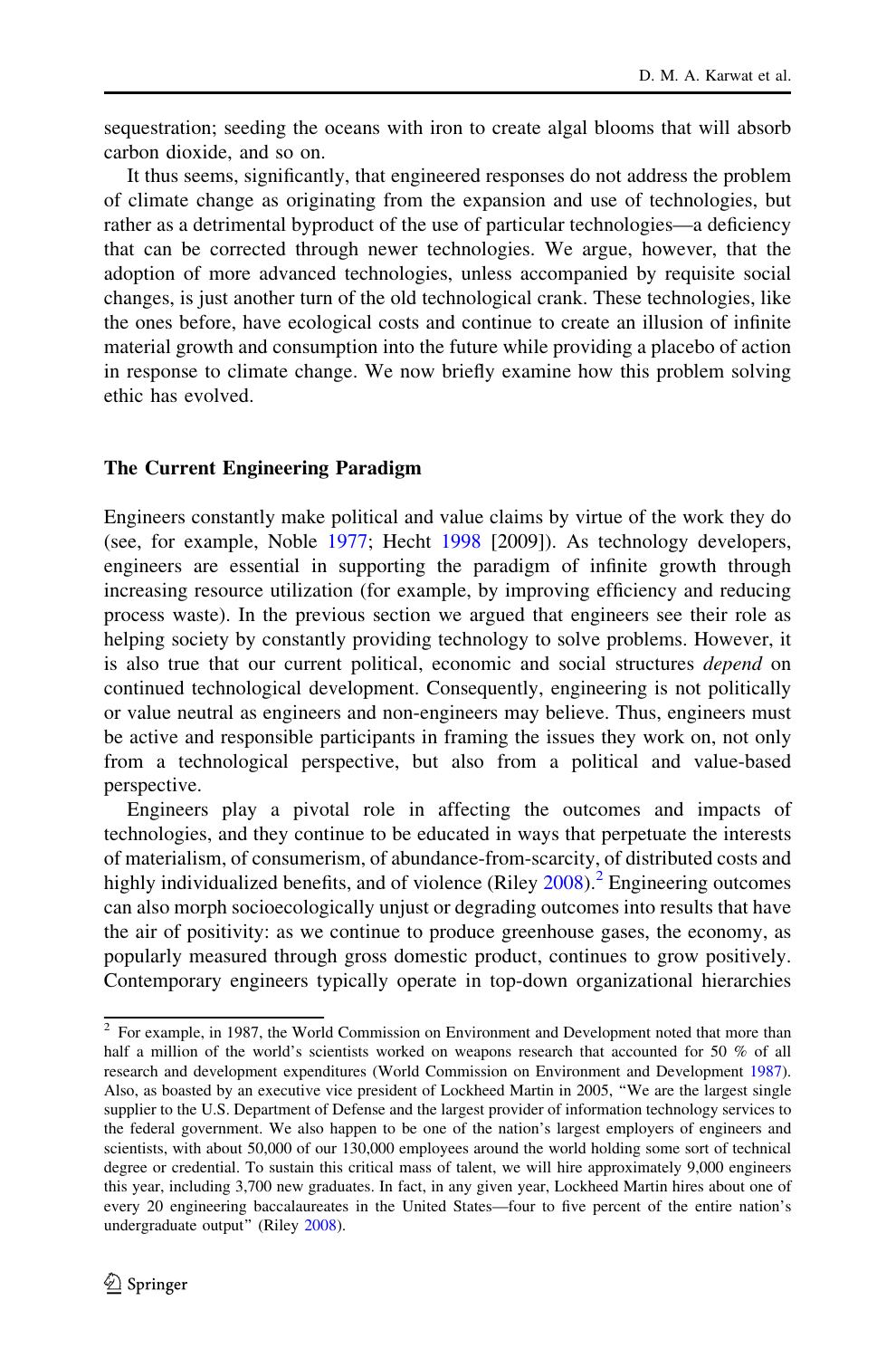(Karwat [2012\)](#page-12-0) and obey authority (Riley [2008](#page-12-0)), and many claim the problems they work on are framed and handed to them by their superiors with vested interests (Karwat  $2012$ ). These claims make it seem that engineers lack agency,  $3$  that they are subservient to the demands of their bosses and a technological culture.

At fault is how engineers are trained to think *ahistorically* and to act *apolitically*. Engineering education does not focus on the history of engineering and technological development, or on the larger context of the socioecological impacts of technology. Instead, technological development is viewed by engineers as ahistorical; engineers tend to dissociate the shape and form of technologies from political and social pressures. To readers of engineering textbooks, technological development is made to seem cumulative and progressive, as if the shape and form of technologies is deterministic, always linearly forward-looking with each iteration better than the last, and always capable of producing more from scarcer resources. For example, new designs of solar panels or computer chips or car engines, while of course resting on knowledge gained through previous technical exercises, are to the engineer "the best we can do given what we know, *technologically*." But omitted by engineers and perhaps considered irrelevant are the non-technical reasons why solar panels, computer chips and car engines were initially conceived; little thought is given to whether these solutions might be the best we can do given what we know technologically *and* socially and ecologically. Furthermore, many common eras in human history have been metonymized through technological development (like ''The Stone/Bronze/Iron Age''), thus effectively marking the passage of history by our technological development and inferring that such transformation is inevitable.

Apoliticism is what engineer and writer Samuel Florman would call an "existential pleasure of engineering" (Florman [1976](#page-12-0)). Engineers actively distance themselves from the non-technical aspects of engineering work. Reductionism,<sup>4</sup> empiricism, positivism (Vesilind and Gunn  $1998$ ),<sup>5</sup> and dualism,<sup>6</sup> form the cornerstones of modern engineering and technological development, and engineers tend to ignore or dismiss considerations of intangibles like politics, emotions, and other ethical concerns (Vesilind and Gunn [1998](#page-12-0)). For engineers, engineering is fundamentally about the design of technology through material construction and manipulation of artifacts (Mitcham [1994\)](#page-12-0), and the technical is considered "fact" while the political is considered "value" (MacKenzie [1990](#page-12-0)). Therefore, the socioecological and political implications of engineering work are left to be

<sup>&</sup>lt;sup>3</sup> We take "agency" to mean the capacity to make decisions and choices for oneself given one's knowledge.

<sup>4</sup> We understand reductionism as the division and discretization of complexity into well-defined parameters that can therefore be adjusted. An example of reductionism is how federal engineers converted the storage reservoir problem of dams into a differential equation with terms that could be manipulated. Reductionism thus sets up cause-and-effect relationships. It is also referred to as ''atomism'' (Hauser-Kastenberg et al. [2003\)](#page-12-0).

<sup>&</sup>lt;sup>5</sup> Positivism, which is the application of the empiricist tradition of Francis Bacon and Isaac Newton, allows the engineer to stand as a supposedly neutral observer to the forces of nature that dictate empirical outcomes.

<sup>6</sup> Dualism is related to positivism—it is the separation of humans from the environment, the distinction, particularly in Western philosophical traditions, of mind and matter.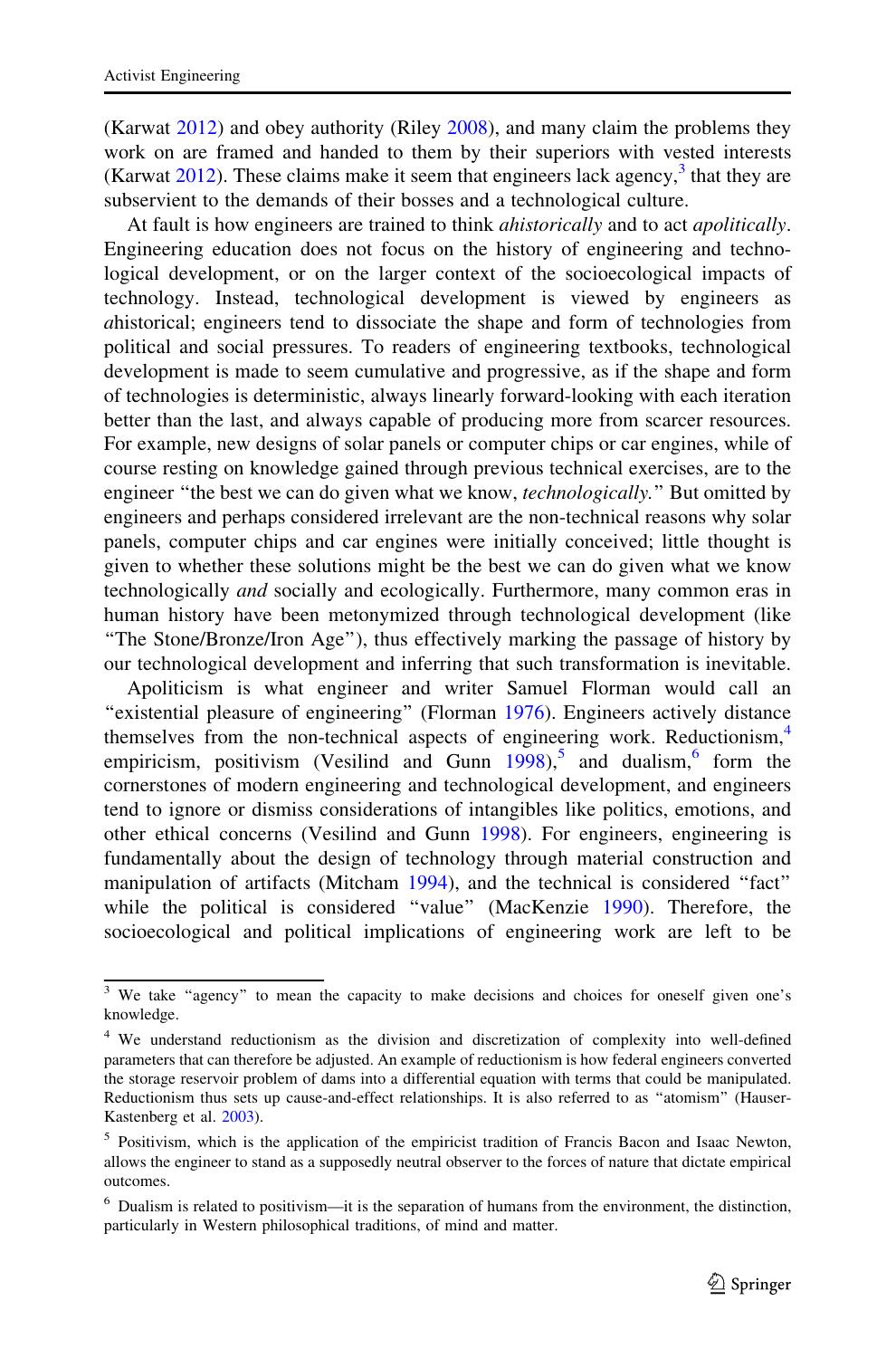evaluated by the users—politicians, lawyers, and business people, among others and any ill-effects of the technology can be attributed to user error.

Ahistoricity and apoliticism leave little space in the current engineering paradigm to incorporate meaningful considerations of socioecological outcomes. A truly sustainable existence has at its core a social and engineering paradigm that creates a culture of peace, satisfaction, and sufficiency; a paradigm that is ecologically sensitive and holistic. It is the role of the activist engineer to create a new paradigm of engineering in which the engineer is equipped with not only technical tools and knowhow, but also with the requisite socioecological perspectives, knowhow and ethics that allow for activist engineering. If engineers have been essential in building and maintaining the current sociotechnical order, they must be the ones engaged and empowered to forge a new order.

#### Paradigmatic Change: A New Kind of Engineer

Activist engineering is engineering that seeks to fundamentally redefine contemporary engineering practice by exposing the political and value-based nature of engineering; by applying socioecological learning to technological design; by imbuing a different sense of responsibility in engineers; and by moving the scope of engineering beyond solely technological development. The activist engineer, however, faces significant barriers to change, such as engineering's historical associations with violence toward Earth and its people, militarism and empire building (Baillie [2006;](#page-11-0) Tucker [2010;](#page-12-0) Misa  $2011$ ).<sup>7</sup> Many technologies and large-scale infrastructures that were promoted under the guise of providing ''freedom'' have also resulted in significant (some might argue crippling) reliance on those technologies. The automobile is the quintessential example of such a technology deeply entwined with modern society, having played a large role not only in offering increased mobility and emergency medical services to many people, but also in the development of suburban sprawl, decaying urban cores, agricultural production that relies on long-distance transportation, and so on. In this light, how can engineering be reimagined as a discipline legitimately and deeply concerned for socioecological welfare? Engineers must critically examine and understand engineering's historical roots and impacts on socioecological welfare as well as grapple with and question current realities in redefining the current engineering paradigm.

A new paradigm subscribes a field or profession to new fundamentals, and changes the methods and applications of the field or profession. Indeed, as Thomas Kuhn argues in The Structure of Scientific Revolutions [\(1962](#page-12-0)), "the decision to reject one paradigm is always simultaneously the decision to accept another.'' These changes lead to ''a decisive difference in the modes of solution…[and] a change in view of the field…and its goals.'' Kuhn contends, rightly, that these transformations

 $7$  In the contemporary world, technological development and investment by the American military can be viewed for the purpose of maintaining the vast empire of American neoliberal influence, just as the British used technologies such as steam engines and telecommunication to consolidate its empire in the Indian subcontinent. Misa [\(2011](#page-12-0)) discusses how the British developed steam engines, quinine, railroads and telegraph systems to maintain control over the Indian subcontinent. Baillie [\(2006](#page-11-0)) describes how famine in India was worsened because of the development of railroad infrastructure.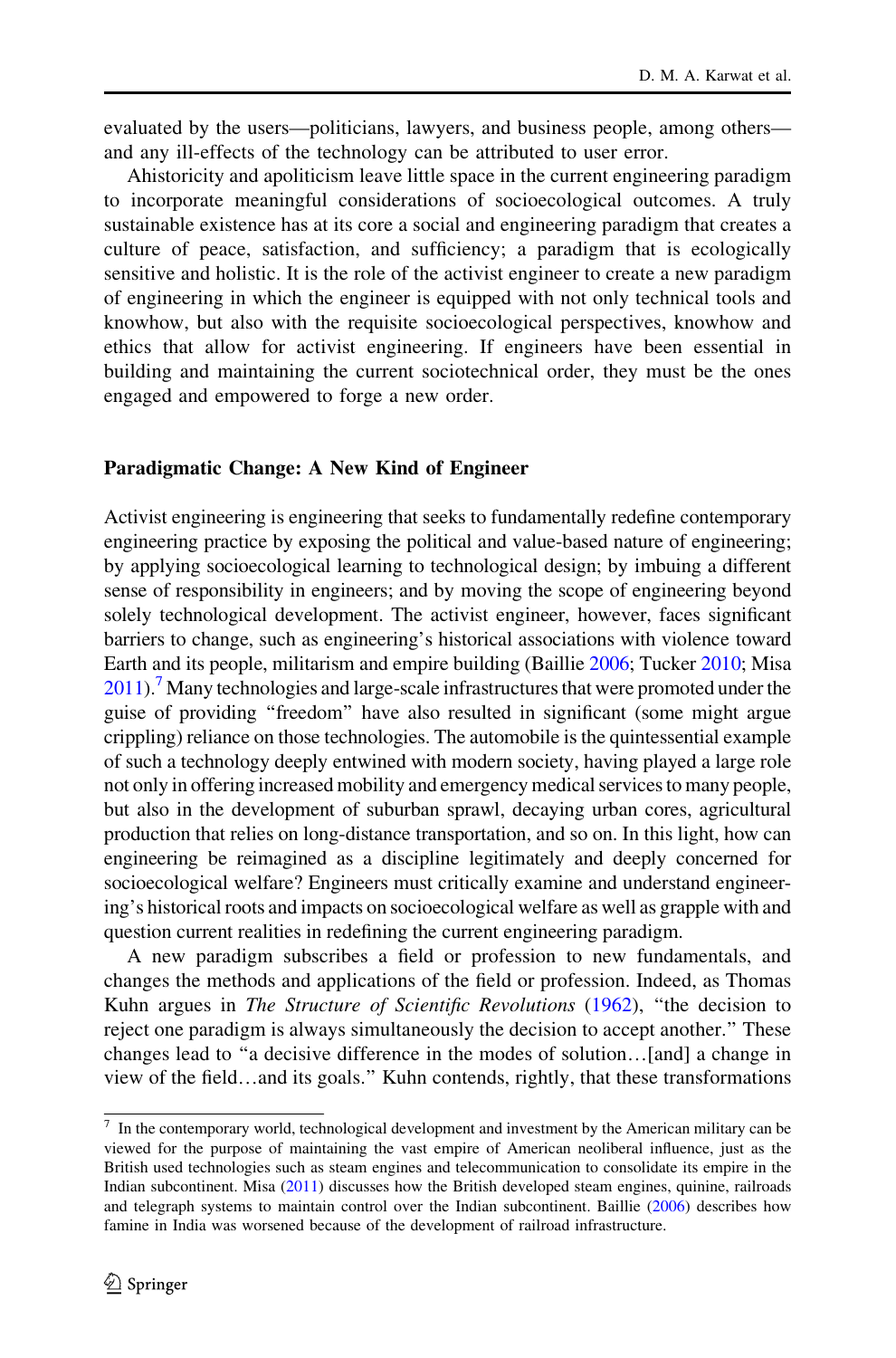are only possible with the advantages of hindsight, and the explicit guidance attained from the outcomes of the paradigm being replaced (Kuhn [1962](#page-12-0)).

The differences in goals and approaches between paradigms reshape and recast problems (such as climate change and sustainability) differently, leading to fundamentally different outcomes; no two paradigms leave the same problems unsolved (Kuhn [1962](#page-12-0)). Furthermore, the criteria according to which the outcomes of the two paradigms are evaluated are fundamentally different; the criteria for evaluating the work of the activist engineer lie outside the scope of the current engineering paradigm, making the activist paradigm revolutionary. If the current paradigm is focused on the quarterly profit and liability, the activist paradigm is focused on long-term resiliency. If the current paradigm is based on extractive industry and efficient growth, the activist paradigm is based on modularity, repurposeability, and sufficiency. If the current paradigm is based on reliance on large corporations and capitalism, the activist paradigm must, in large part, be based on community-scale works based on community engagement, democracy, and equality.

# From Current Engineering Practice to Engineering Praxis

To effect these revolutionary paradigmatic changes, the activist engineer might employ what Marx ([1845](#page-12-0) [1976]) and Friere ([1970](#page-12-0) [2000]) call *praxis*—critical thinking and reflective action upon the world to transform it (Smith [1999](#page-12-0) [2011]). According to Riley [\(2008](#page-12-0)), praxis draws on the understanding of how engineering work affects communities and the world, and is guided normatively through moral and ethical guidance, which in the activist paradigm focuses on social justice and ecological soundness. Importantly, praxis involves an openness to change. While technical work may be guided by traditional engineering principles and learning,

no assumptions are made about what the right process to follow is…[p]rocess and product, ends and means, thought and action, the general and the specific, the theoretical and the practical are in constant exchange and dialogue. As we think about answers or solutions or goals for change, the process for getting there may change. As we go about the process, the end goals may change…[Praxis] requires critical thinking and ethical judgment. It is ''not merely the doing of something'' (Riley, [2008](#page-12-0)).

In this paradigmatic change, the ''existential pleasure'' of apolitical and ahistorical engineering is replaced with technical development that applies political, social, and ecological learning from the past and present. Praxis redefines engineering responsibility and creates space to learn from non-technical and alternative knowledge bases, thereby allowing engineers to formulate problems differently, as described below.

### Responsibility and Praxis

As has been discussed at length in this journal recently (Michelfelder and Jones [2011;](#page-12-0) Brauer [2012\)](#page-11-0), contemporary professional engineering ethics codes—such those by the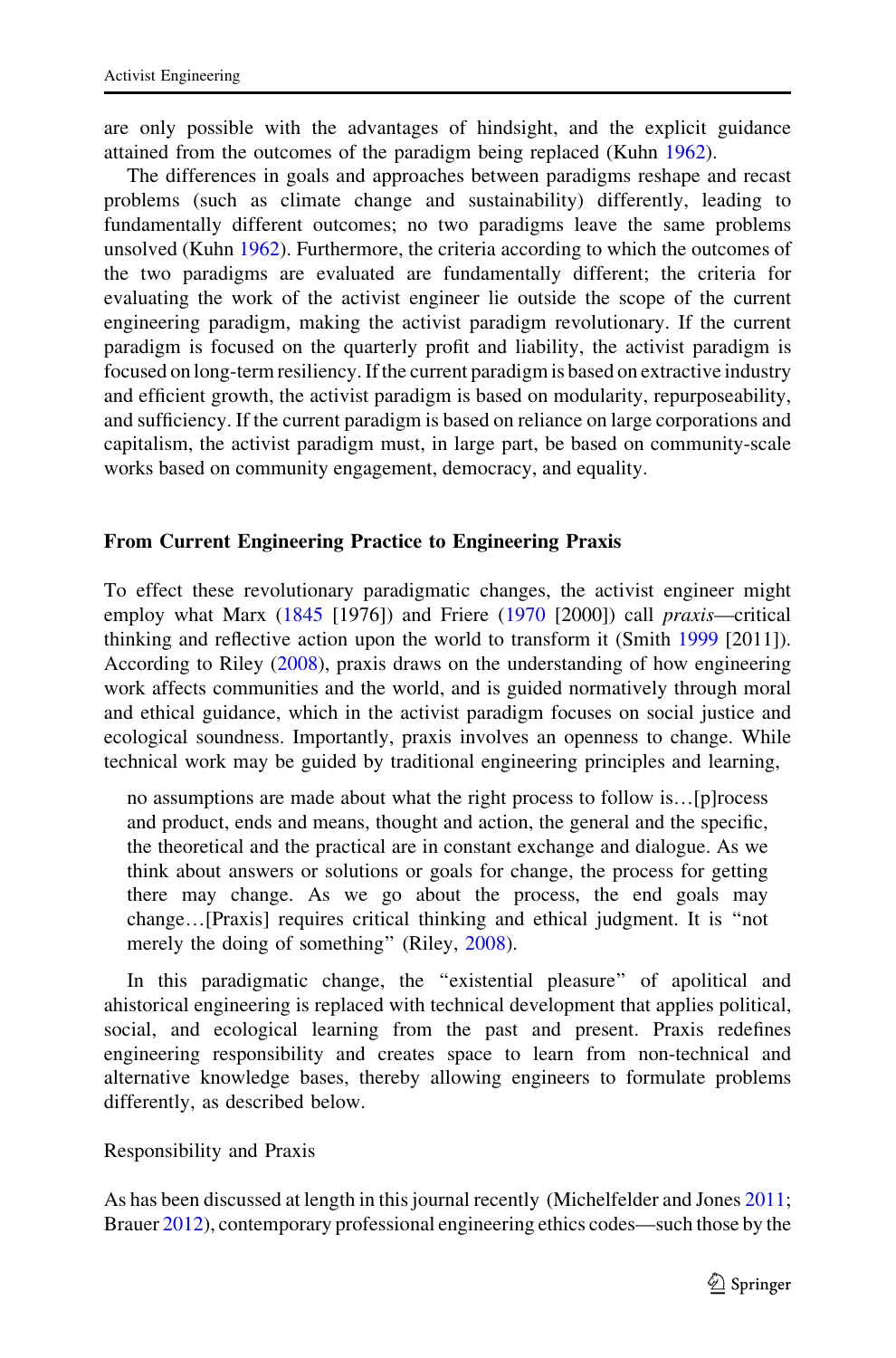National Society for Professional Engineering, the American Society of Civil Engineers, the American Society of Mechanical Engineers, and other professional engineering societies—do not provide adequate impetus to engineers to incorporate the specific concerns of social justice, ecological holism, and sustainability into engineering work; these codes instead focus primarily on the safety, health and welfare of the public. (We refer readers to Michelfelder and Jones [\(2011\)](#page-12-0) and Brauer ([2012\)](#page-11-0) for more detailed discussions about incorporating social justice and sustainability into professional engineering ethics codes.) We argue that engineers do and should have more agency to deeply consider social justice and ecological holism concerns in engineering work, and that the activist paradigm imbues a different sense of responsibility and accountability in engineers. Most contemporary engineers who work on large problems work on small parts of a larger whole, and many of engineers are given information only on a need-to-know basis (Martin and Schinzinger [1996\)](#page-12-0). Often, final engineering products and infrastructures are physically removed from the engineers' workplace, lessening the sense of personal accountability and responsibility. The large bureaucracies that engineers work in ''diffuse and delimit areas of personal accountability within hierarchies of authority'' (Martin and Schinzinger [1996\)](#page-12-0). The frequent pressure to move on to new projects before immediate projects have been operating long enough to observe outcomes carefully also lessens the sense of accountability over the long term (Martin and Schinzinger [1996](#page-12-0)). In the activist paradigm, instead, an engineer builds strong relationships with places and people. The activist engineer thus follows a piece of technology, from its design to its implementation, studies and weighs the outcomes given an ethic of social justice and ecological soundness, and changes the technological design process accordingly. Praxis transforms the relationship between the engineer and society, holding the engineer more responsible and accountable for her actions.

Engineering Education, Interdisciplinarity and Learning from Other Knowledges

Currently, engineering education does not equip engineers with the knowledge and tools to fully incorporate the often intangible social metrics (Allen et al. [2009\)](#page-11-0) and their interaction with ecological ones (e.g. sentimental attachment to homes and land) into technical problem solving and design, while quantifiable non-technical considerations like economics are seemingly added on to engineering work. Praxis, on the other hand, involves the ''deep interdisciplinarity'' that Vucetich and Nelson [\(2010](#page-12-0)) articulate:

Deep interdisciplinarity is not represented by, for example, an engineer and an economist working to develop more efficient means of meeting human needs. However, an ecologist researching the ecological effects of biofuel production in coordination with the sociological dimensions of biofuels…[or] an ecologist and an ethicist collaborating to better understand the nature of ecosystem health may be an example of deeply interdisciplinary collaboration…[just like] the collaboration between evolutionary ecologist E. O. Wilson and social scientist Stephen Kellert, which gave rise to the biophilia hypothesis (Vucetich and Nelson [2010\)](#page-12-0).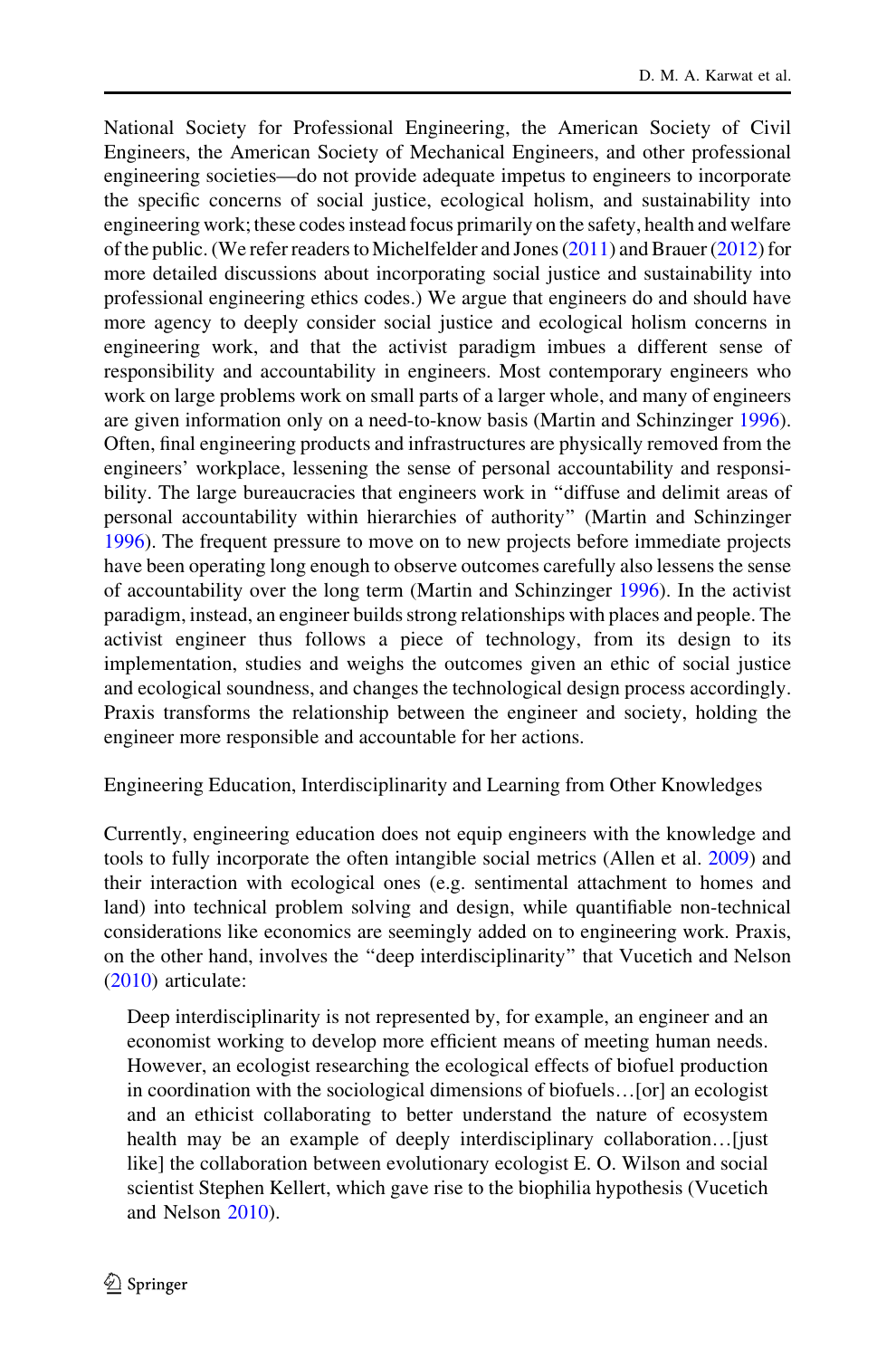Through praxis, there is much to be learned from other knowledge bases that have inextricable ties with technological development. For example, the profession of urban planning, which provides the templates for the design of technological infrastructures such as roads, transit systems, energy grids, and water treatment facilities, is founded on principles of social theory. A significant portion of urban planning education is dedicated to learning the history of urban planning, the effects of urban planning on social equality, and planning for organizational and community change. Since engineers actually create and build urban infrastructures, it is absolutely essential that engineers be trained to understand non-technical theory to evaluate socioecological outcomes. Important questions have already been and are continually raised about why past efforts in urban planning have led to inequality, structural poverty, and ecological degradation; engineering's role in these outcomes must be part of the dialogue. The activist paradigm can be inspired by new models of urban gardening, which provide case studies on how alternatives to traditional industrial paradigms directly address problems of climate change while being sensitive to local socioecological conditions. Given the inertia of trying to combat the ill-effects of industrial agriculture—such as decreasing crop diversity, water pollution from chemical fertilizers and pesticides, and long-distance transportation—urban gardening projects have the capacity not only to provide access to fresh fruits and vegetables grown in an ecologically sound manner to one and all, but also have the capacity to remediate brownfields, provide constructive and positive opportunities for at-risk youth, and build neighborliness. Similarly, activist engineering approaches to solving problems must incorporate broader concerns beyond the technical when addressing large problems like climate change.

### Problem Definition Through Praxis

In this new activist engineering paradigm, problems are defined not by corporate bureaucracies, lawyers, or businesspeople, but rather they originate from the communities where problems exist, from observing how human actions impact ecosystems, and by deeply considering alternative problem definitions through nontechnical knowledge. Instead of constantly trying to engineer large-scale technological solutions like industrial biofuels or carbon capture and sequestration in the face of ever larger problems such as climate change, the activist engineer has the ability to design technological systems to focus on basic requirements and services—such as heating and cooling, lighting, clean water, and mobility, to name a few—that smaller communities of people need, even in the Global North. This approach fundamentally questions the paradigm of large industrialism and structural problems such as reliance on fossil fuels by providing meaningful low-ecological impact and local alternative solutions. Activist engineering does not render claims of social injustice or ecological degradation through technology as illegitimate; rather, the activist paradigm allows the engineer a more detailed view of socioecological interactions by expanding the group of stakeholders—the disenfranchised and impoverished, animal and plant life, non-living parts of ecosystems, and so on—involved in and affected by technological development.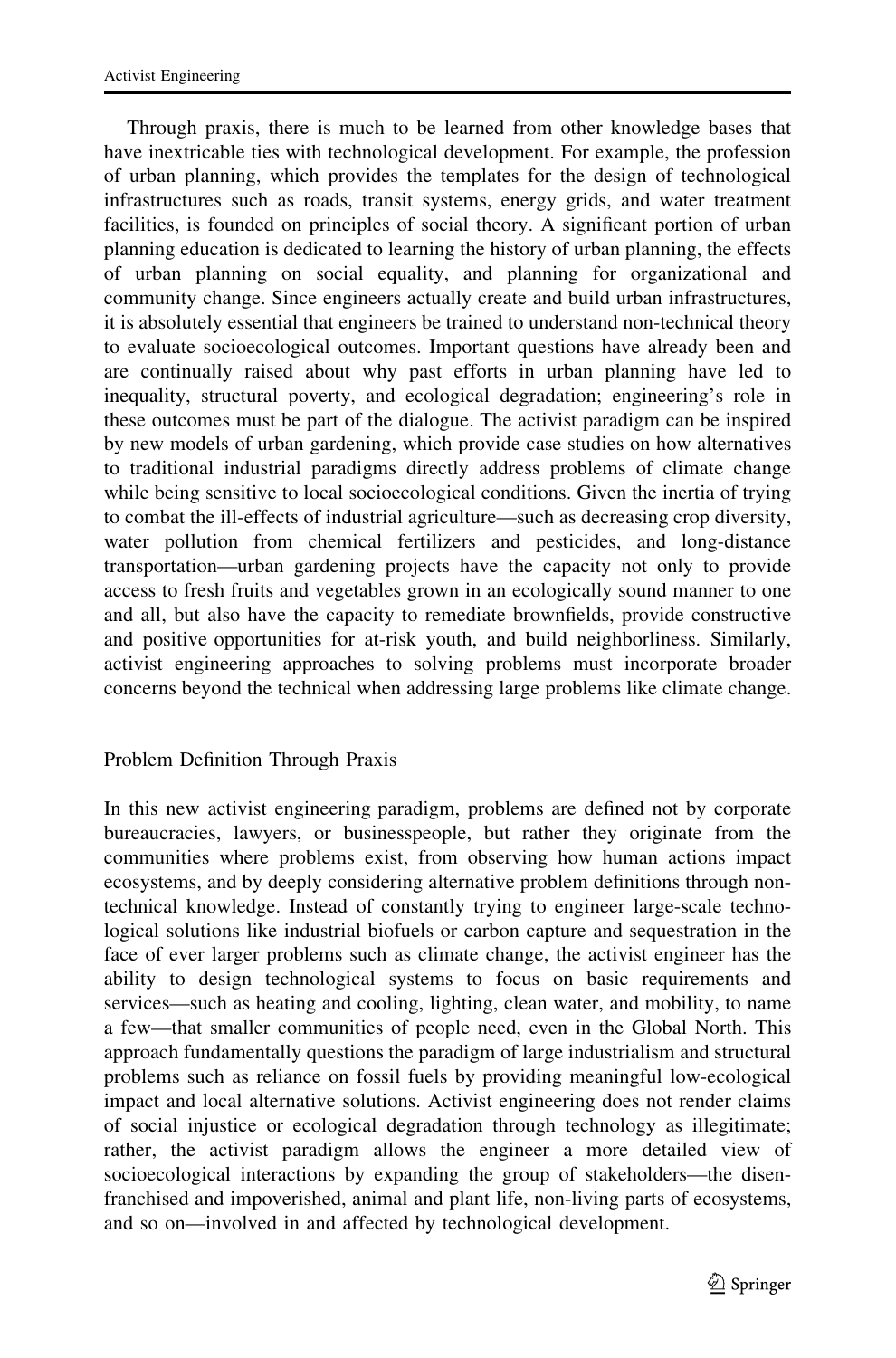Importantly, activist engineering is not a rejection of technology. A constant reevaluation of process and goals and an understanding of engineering history empower activist engineers to reformulate technological designs and attempts to technologize. Most profoundly, the notion of praxis not only changes the nature of technologies developed, but also raises authentic alternatives to technology such as the radical—and perhaps necessary—possibility of *not* "engineering a solution.'' This is in some sense analogous to a surgeon who decides not to perform an operation on a patient given the tradeoffs between the risks and the potential outcomes of a surgery. Through praxis, engineers learn about the actual political and social nature of problems and act upon that learning, possibly influencing the demands of the community given direct community involvement in the technical design process, while also creating an environment in which society becomes more and more accepting of engineering with political and socioecological purposes.

#### Climate Change and Sustainability: Practice Versus Praxis

Climate change—a problem unbounded in space and time—does not fit within the current paradigm (in a Kuhnian sense) of short-term thinking and technological solutions that can be uniformly applied around the world. Climate change has been created by particular socioeconomic and political orders founded on greenhouse gas-emitting technologies—technologies that have been subsidized and bolstered by nation states and corporations (Mitchell [2011](#page-12-0))—and current responses to climate change rely on this very order. Climate change is consequently a problem driven by coal- and fossil fuel-based energy technologies, and an outcome of the political and social interests—such as geopolitical wrangling and economic growth—embedded in technological systems and infrastructures (Mitchell [2011\)](#page-12-0).

Climate change represents a system destabilizing (Hughes [1987](#page-12-0)) problem, and the framing of climate change as a ''carbon'' problem is ''possibly the greatest and most dangerous reductionism of all time: a 150-year history of complex geologic, political, economic, and military security issues all reduced to one element'' (Princen et al. [2013\)](#page-12-0). While from a purely physical perspective greenhouse gases are causing climate change, through praxis, it is apparent that addressing the root causes of climate change requires an overhaul of political, economic, and social structures. Climate change is a deeply moral and ethical problem. Through praxis the activist engineer couples technological solutions to climate change with requisite social changes, such as a reduction in large-scale energy consumption and the promotion of locally-based lifestyles that are as necessary if not more so than the technological solutions. We posit that the outcomes of such social changes obviate the need to take the risks of geoengineering (Jamieson [1996\)](#page-12-0) or other large-scale technological solutions to climate change, responses that still envision infinite material growth into the future. Guided by the concerns of social justice and ecological soundness, the goal of activist engineering is to effectively incorporate the concerns of stakeholders such as people whose lands are being lost to rising sea levels, biofuel plantations, and extractive mining for rare earth metals used in alternative energy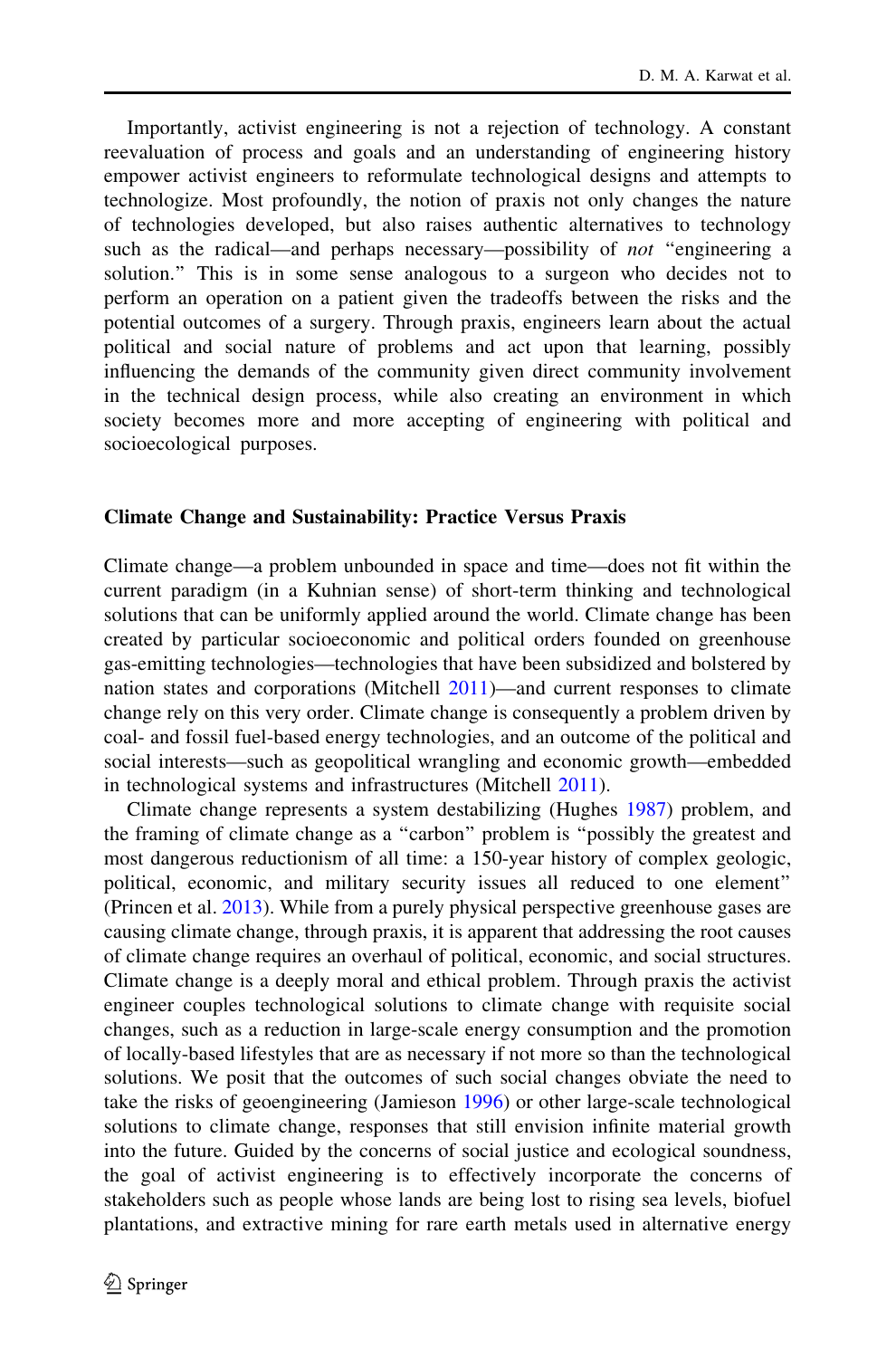technologies. For example, Sakellariou ([2013\)](#page-12-0) describes how engineers can incorporate procedural justice concerns into siting and building non-carbon dioxide emitting renewable energy technologies in response to carbon dioxide emitting energy sources. Sakellariou ([2013\)](#page-12-0) argues that the

engineer's competency portfolio must consist of (a) acquiring the engineering knowledge that is necessary for building technically sound renewable energy projects; (b) acquiring the knowledge about environmental, political and legal implications of renewable energy project development; (c) acquiring the knowledge regarding renewable energy projects' social justice considerations; and (d) acquiring the knowledge to assess and facilitate community involvement in renewable project development.

Walter and Gutscher ([2010\)](#page-12-0) write about how such social justice considerations impact renewable energy infrastructure design in Europe: community concerns around biofuel and wind energy projects tended to reign in the scale and scope of proposed projects to focus on the local and small. The researchers found that according to community residents, not only should the renewable energy projects have minimal impact on the landscape, but also that community residents would support renewable energy infrastructures only if they were maintained by people and engineers from within the community, and if the projects provided heat and electricity for the local community first and foremost (Walter and Gutscher [2010](#page-12-0)). Solutions to climate change under the activist paradigm are hence not just another turn of the technological crank. Rather, the solutions are founded on an expanded set of decision-making criteria, such as the localism described above, to provide meaningful alternatives to technologies inspired by the contemporary engineering paradigm.

More broadly, by incorporating historical and contemporary political, technological, and social knowledge, the activist paradigm frames climate change differently, and therefore the solutions stemming from the activist paradigm cannot be judged according to metrics from the current paradigm (e.g. increase in gross domestic product per unit carbon dioxide emissions), because the activist paradigm is solving a different problem. The activist paradigm allows non-technological solutions such as "keep them in the ground," as Princen et al. [\(2013](#page-12-0)) suggest for fossil fuels. In the activist paradigm, metrics to evaluate the efficacy of engineering work are changed from corporate quarterly profit and material growth into metrics like community resiliency, self-sufficiency, neighborliness, well-being, and equality, thereby redefining the interests of the engineering profession.

# Concluding Thoughts

Activist engineers understand how the notions of apoliticism and ahistoricity result in the current engineering practice of offering only technological progress as a solution to any future problem. With regard to climate change and sustainability, activist engineers thus question any work that results in technologies that accept the paradigm of infinite material growth, and that ignore issues of social justice and ecological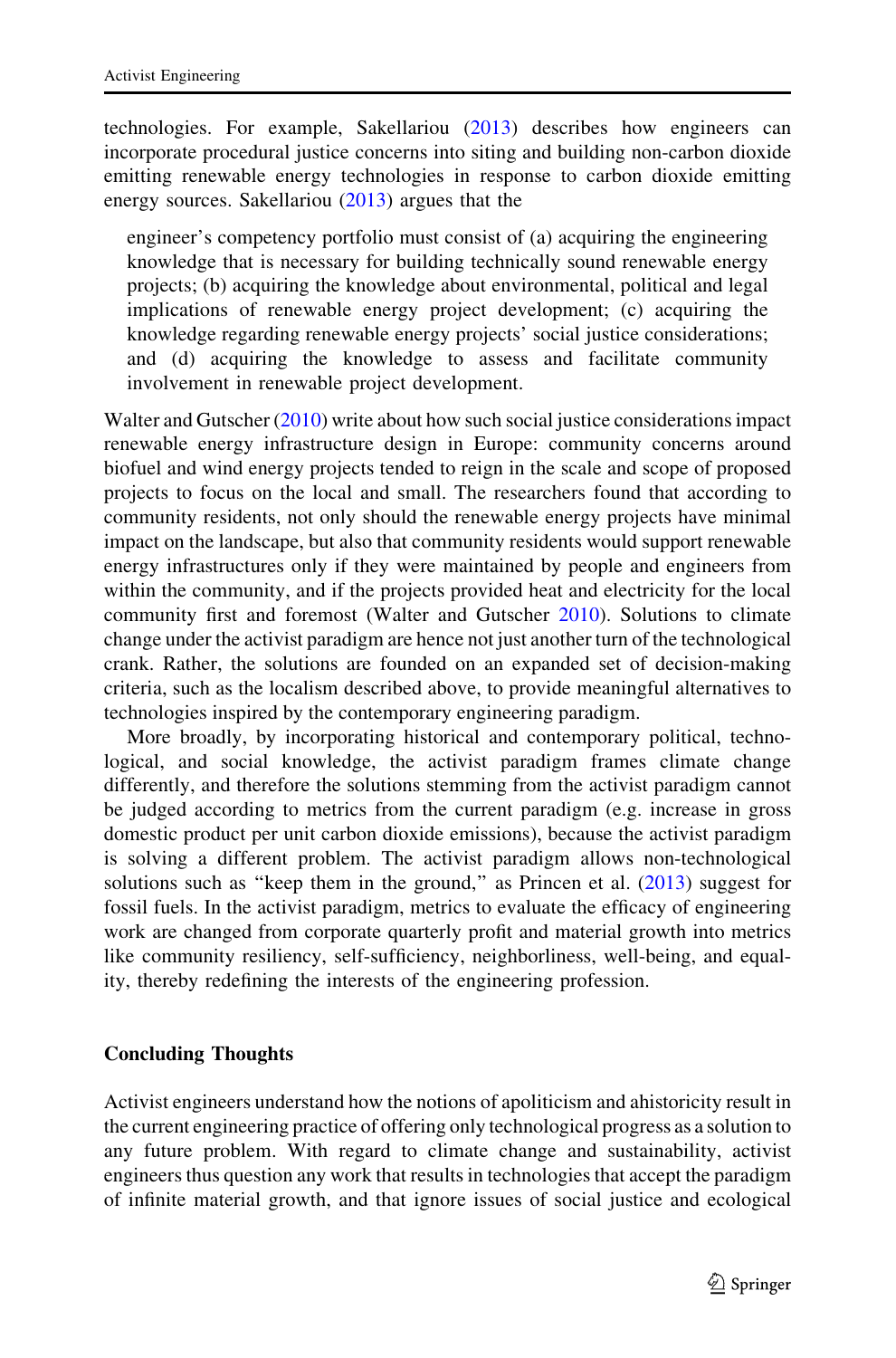<span id="page-11-0"></span>holism.<sup>8</sup> Employing praxis, activist engineers transform contemporary engineering practice as they are empowered to act on the political and value claims of their work. They thus reframe problems such as climate change and sustainability as socioecological problems that cannot be exclusively addressed as technological problems.

We envision vigorous discussions about how to incorporate praxis into engineering practice. Mary O'Brien ([1993\)](#page-12-0) provided her own suggestions for scientists (10 % of your money and 10 % of your time) to work in the public interest, and we find these suggestions readily transmutable to engineering praxis. Engineering praxis can involve learning new knowledge by working on projects and actively engaging with sociologists, urban planners, historians and psychologists or by working with public interest groups; by serving on local, state, or national committees or task forces and lending engineering expertise to community activists, thereby taking a new responsibility for engineering work; by reframing the problems engineers work on by insisting that the public be included in technical decision-making; by creating nonprofit engineering groups that move the balance of power away from large corporations and engineering bureaucracies; and by designing technologies that provide impoverished and underserved communities such as those living close to industrial sites with real, timely data, knowledge and knowhow to challenge local municipalities and governments about their living conditions. Praxis thus encourages forms of active engagement outside the sphere of traditional engineering practice, lending a double meaning to the term ''activist engineer''—not only does the activist engineer work to promote social justice and ecological holism in the traditional sense of ''activism,'' but the activist engineer also leads by example, taking up causes of their own initiative. While it is practically impossible to envision a mass movement of activist engineers at every level of the profession overnight, we believe strongly that activist engineers are needed urgently at the highest levels of engineering leadership.

Acknowledgments We gratefully acknowledge the students of the Combustion Laboratory in the Department of Mechanical Engineering at the University of Michigan for their insightful thoughts, comments, and criticisms of this work. We also would like to thank the two anonymous reviewers for their suggestions and challenges to us.

#### References

Allen, D., Allenby, B., Bridges, M., Crittenden, J., Davidson, C., Hendrickson, C., et al. (2009). Benchmarking sustainable engineering education: Final report. Austin: University of Texas at Austin, Carnegie Mellon University, Arizona State University.

Baillie, C. (2006). Engineers within a local and global society. San Rafael, CA: Morgan & Claypool.

- Beck, U. (1992). Risk Society: Towards a New Modernity. New Delhi: Sage Publications, translated by Ritter, M. from Beck, U. (1986). Risikogesellshaft: Auf dem Weg in eine andere Moderne. Frankfurt am Main: Suhrkamp.
- Brauer, C. (2012). Just sustainability? Sustainability and social justice in professional codes of ethics for engineers. Science and Engineering Ethics, 19, 875–891.
- Davison, A. (2001). Technology and the contested meanings of sustainability. Albany, NY: State University of New York Press.

<sup>8</sup> Hydraulic fracturing for natural gas is a fitting example of how large-scale ''clean energy'' alternatives to oil and coal still result in social injustice and ecological degradation and do not fundamentally change society to be less energy intensive and materially consumptive.